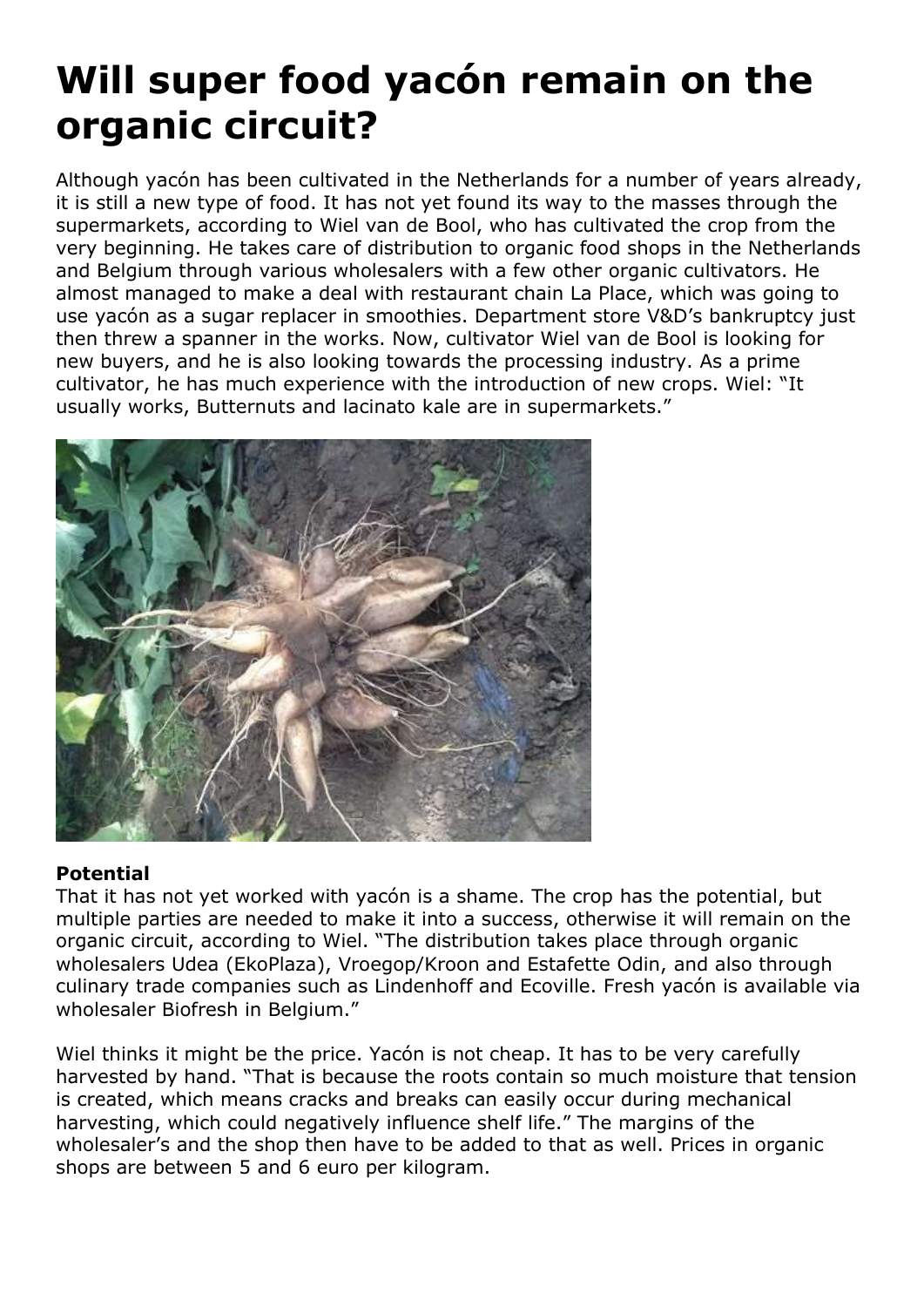

### **Incas**

The plant receives a lot of attention as a processed product. It is available as syrup, marmalade, powder, tea, dried slices. Diabetics know it as a substitute for sugar. The use of fresh yacón is still unfamiliar. On the other side of the world, where yacón is originally from, it is a completely different matter. It was a popular crop with the ancient Incas. The current Andes population is also fond of the crop. Yacón is both loved for its special and subtly sweet flavour, and for its health-promoting characteristics.

Yacón has a crisp bite, and it is fairly sweet for a tuber. After cooking, it will retain its bite, and it is therefore a surprising ingredient in soup, for example.The natural flavouring inulin gives the crop a soft and mildly sweet flavour that varies from apple to melon and to pear. Yacón can be stored for long periods, and could replace certain types of fruit in winter. The flavour becomes even sweeter after storing.

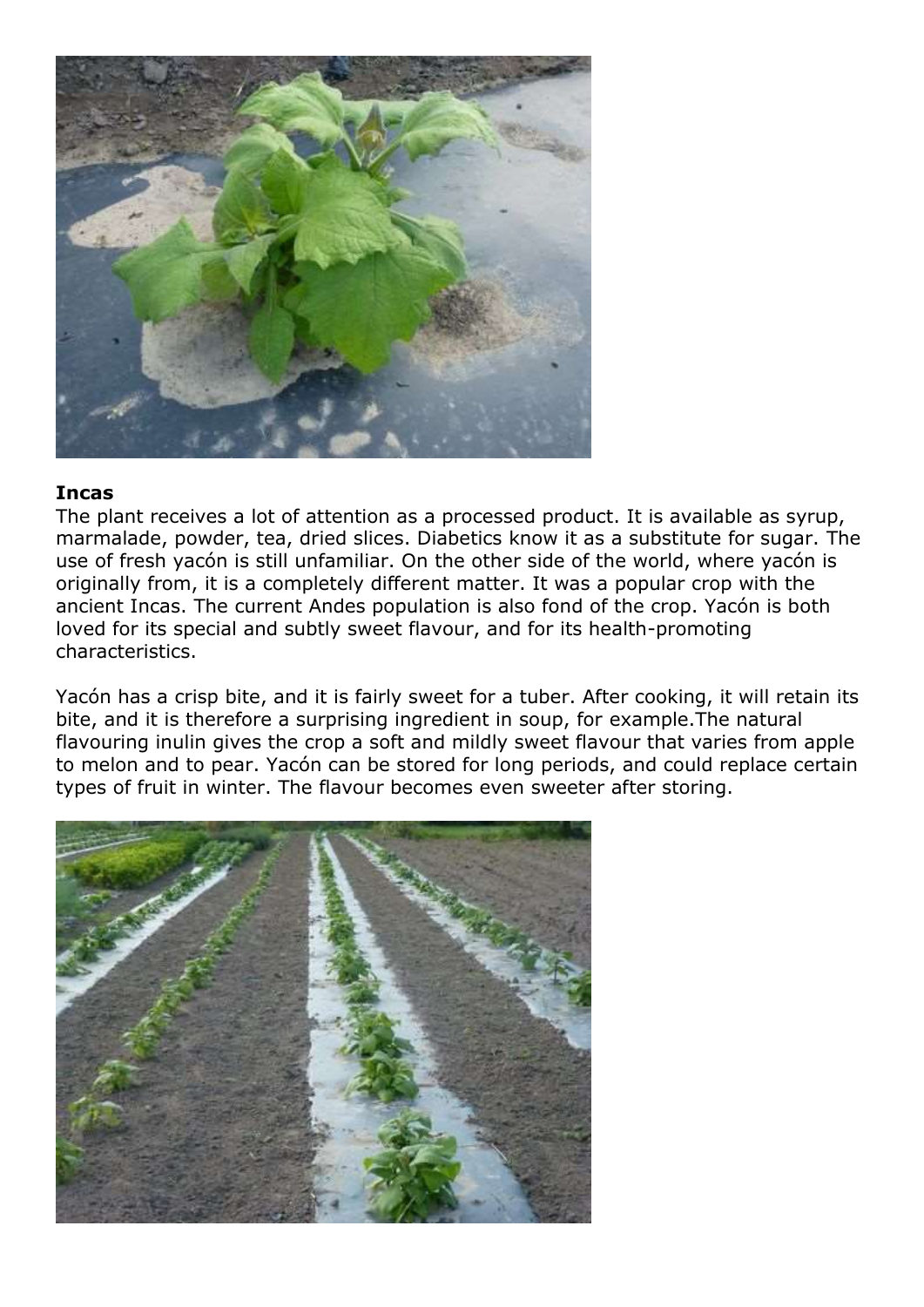# **Healthy**

Yacón was already known by the Incas for its good influence on health. A few years ago, the Foundation Climaxplant and the Science Shop from University of Wageningen combined forces to further study the possibilities of yacón as a healthy supplement to daily diets. The glycemic index has a low value, which means that the natural sugars in the tuber are absorbed into the digestive system slowly and evenly, and make you feel full for longer periods of time. "Yacón is a prebiotic. It contains the largest amounts FOS from all known foods. These are nutrients for bacteria that stimulate the healthy bacterial growth in the intestines, and hinder the harmful and toxic development of bacteria. They sort of boost the immune system. Various studies have shown that it has a positive effect on our complete digestive system, and that it is especially rich in potassium and antioxidants," Wiel explains. "However, consuming too much yacón, like its relative Jerusalem artichoke, can cause flatulence. When heating the tuber, the sugars are transferred into a longer type, which is at the expense of the positive characteristics."

## **Low-calorie**

Because of the inulin it is a low-calorie crop, making it suitable for diabetics. It could also be marketed as a healthy alternative for refined and artificial sweeteners in the struggle against obesity. Wiel: "For example, in Japan they make yacón tea from the plant's leaves. These contain substances that lower the amount of glucose in the blood. Diabetics can benefit from this. Yacón syrup is delicious on waffles and pancakes, and tastes good as sweetener in smoothies and shakes. It can also be used in kitchens as a substitute for sugar in all kinds of desserts, pies, cakes and dairy-based breakfasts."



## **Uses**

The tuber is usually eaten fresh, as a raw snack or

processed into a salad. Besides, it can be applied in many different ways, from pastries to crisps and to traditionally Dutch dishes. "Customers in our farm's shop use it as a substitute for apples in apple pie, or instead of pineapple in sauerkraut dishes. I recently had a waffle with bits of yacón in it, and the structure and flavour was comparable to those of sultanas," Wiel says. He does not know how well the favourable characteristics are kept after preparation. "However, the bite is retained, and yacón becomes even sweeter after heating."

Without further additions of sugar, yacón can therefore be used in low-calorie turnovers, fritters and pies. Crisps can be made by frying the slices of yacón in butter without further additions. Because of the crisp bite, yacón is suitable for raw snacks or in summery salads. The tuber can change colour considerably during preparation, just like celeriac. That could also happen when you use lemon juice or a sour dressing. Blanching is another a method, but it has a negative effect on the flavour.